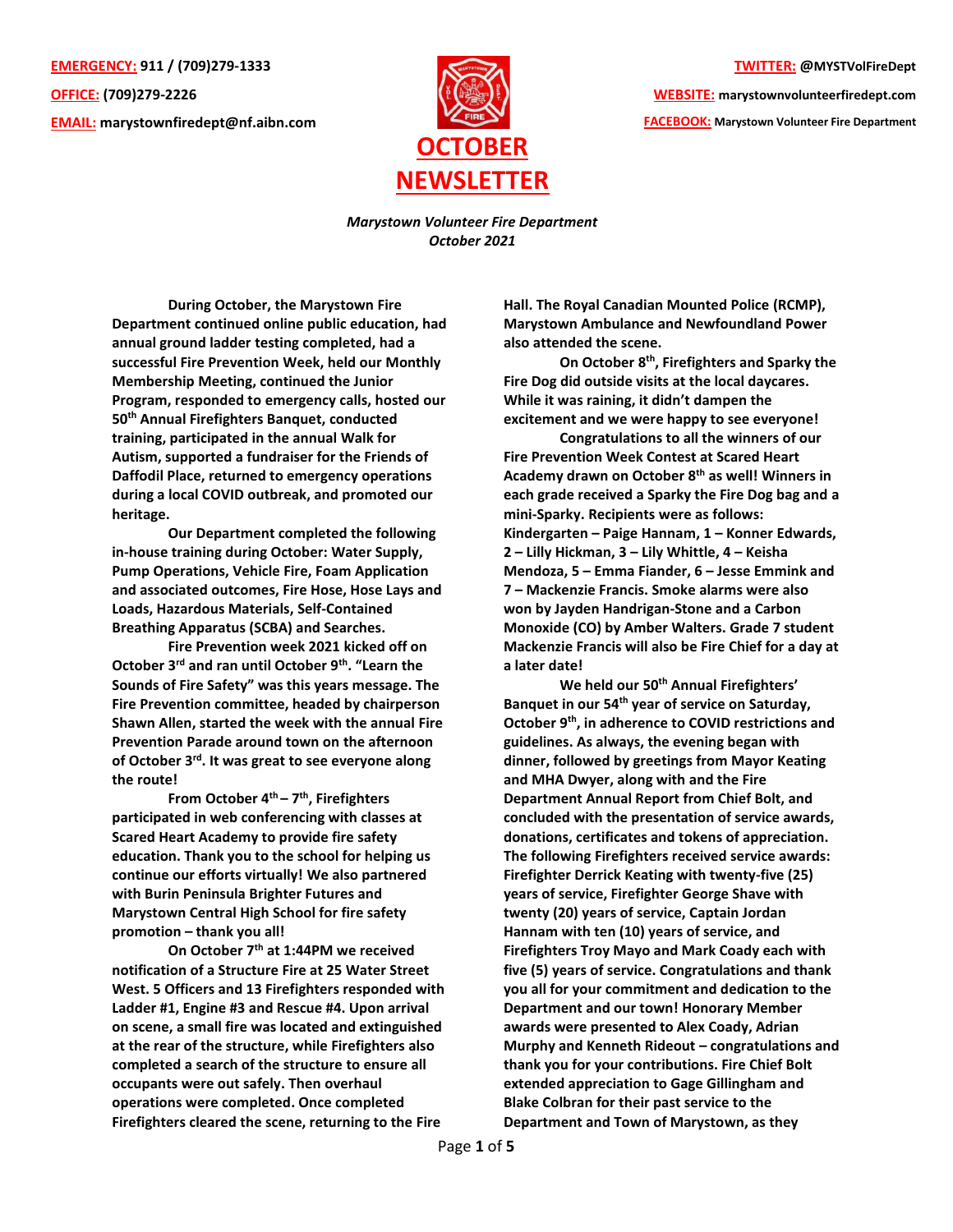**departed since the last banquet. Firefighters Jody Nolan, Rebecca Soper and Jared Synard were recognized as the new members of the Department since the last banquet, along with Junior Firefighters who were in attendance. Tokens of appreciation were also presented to the Officers, Executive and Committee Chairpersons in recognition of their work over the past year. Assistant Fire Chief Justin Nolan presented Chief Bolt with a gift from the membership too. During the Fire Department Annual Report, Chief Bolt acknowledged that the Department is having a busy year. The Department responded to 85 emergency calls since the last banquet, 72 to date in 2021. Firefighters participated in weekly Training Drills, courses and meetings, engaged in Department activities and events such as Fire Prevention, Maintenance and the Junior Firefighter Program, and Muscular Dystrophy and Department fundraising efforts also took place. We remained involved in the community, but with the continuation of the COVID-19 pandemic activities of our Department remained less than usual over the year and adherence to regulations for the pandemic were followed. The Muscular Dystrophy Committee, led by Chairperson Walter Vallis, presented the annual donation for Muscular Dystrophy Canada in the amount of \$3,000 - Thank you to the public and businesses for continuing to support this important cause! Thank you to the Shriner's and Danny Fitzpatrick for their donations too! Fire Wrens President Victoria Bolt presented \$7,000 on behalf of the auxiliary as their annual donation. Thank you to the Wrens, we truly appreciate all the support you provide us! Like always, donations such as these assists with new equipment purchases and upgrades for the Department. The following Fire Wrens were recognized for their years of service: Geraldine Martin with twenty-five (25), Nicole Keating with twenty (20), and Kyla Nolan and Victoria Bolt each with five (5). Congratulations to all and thank you! The Wrens also received tokens of appreciation for their efforts. There was no Melvin Lambe Memorial Award recipient this year as there wasn't a family member of a Firefighter graduating, but we would like to thank the Lambe Family for their continued involvement and support. We extended appreciation to our families and partners, the Town of Marystown, MHA Dwyer, NL Fire Services, affiliated community organizations like the Lions Club, community emergency services, surrounding Fire Departments, sponsors, and all businesses and residents of Marystown and surrounding area. St. Gabriel's Hall was recognized for the wonderful meal and hosting the event, along with Chairperson** 

**Mark Coady and the Banquet Committee for a great job organizing. Fred Dodge emceed the event again this year – thank you, Fred. In closing, we thanked all past and present Firefighters, along with their families for their contributions and making the Department what it is today!** 

**Thank you to Newco for their assistance in attaining and providing vehicles for our training purposes!**

**On October 12th at 9:13PM, we received notification of a Motor Vehicle Accident (MVA) at the Route 210/220 intersection. 4 Officers and 14 Firefighters responded with Unit #1, Ladder #1, Engine #3 and Rescue #4. Once on scene, Firefighters found a single-vehicle MVA, completed traffic control activities and assisted Marystown Ambulance. Once the scene was cleared, Firefighters returned to the Fire Hall. The RCMP also attended to the scene.** 

**This month's Fire Safety contest asked the public to tell us what they were doing to help keep their family safe during Fire Prevention Week. Lisa Hodder was the winner, and in her reply to the posting, she said her family talked about the reasons why you should keep your bedroom doors closed while sleeping and the importance of staying low to the ground if the escape paths are filled with smoke. Thank you to everyone who took the time to reply to our post and participate in the contest!**

**On October 16th at 2:39PM, we received notification of a Vehicle Fire at 56 Marine Drive. 6 Officers and 11 Firefighters responded with Unit #1, Ladder #1, Engine #3 and Rescue #4. Once on scene, Firefighters made quick work extinguishing the fire contained to the vehicle. Firefighters later cleared the scene and returned to the Fire Hall. The RCMP also attended the scene.** 

**Earlier in the afternoon of October 16th , Firefighter Soper attended the Annual walk for Autism as our representative and in continued support of the Burin Peninsula Autism Support Group. Congratulations on your successful fundraising event, keep up the great work!**

**The next day, October 17th, Firefighters were out in the community again answering the phones and doing other support roles from 1-2pm at the Friends of Daffodil Place – Burin Peninsula live fundraiser. Our members were proud to present a donation of \$1,532 to the fundraiser as well. We are proud to stand with fellow Firefighter/ Cancer survivor Terry Price each year in supporting the cause!** 

**With a rise in COVID cases in our region, we were moved back to Alert Level 3 on October 23rd . Therefore, our Department went into emergency operations mode. While we know this is**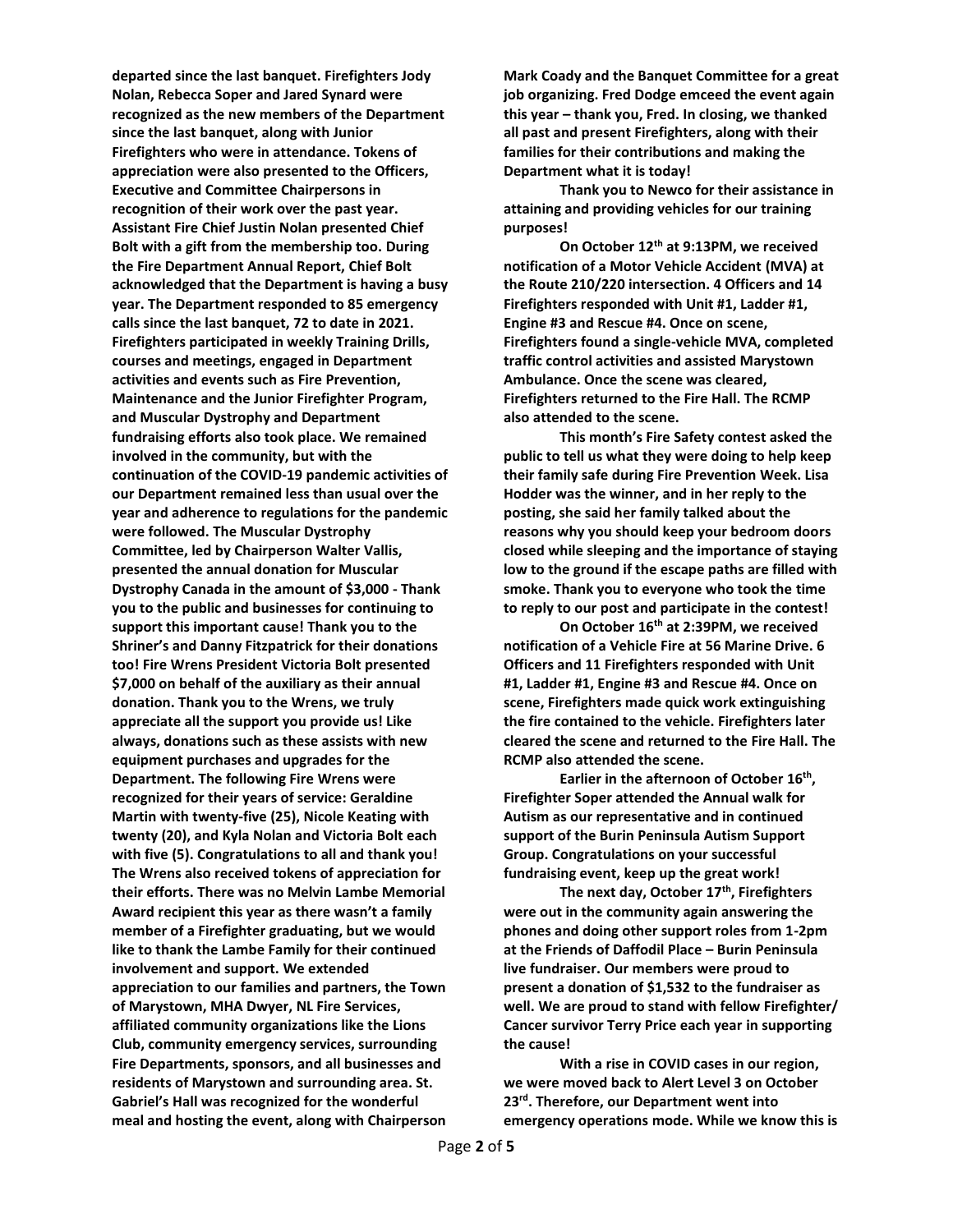**a difficult time for our community, we wish for everyone to stay safe and well, we're all in this together!**

**On October 26th at 12:09PM, we received a Request for Assistance from a resident at 27B Atlantic Crescent. 5 Officers and 4 Firefighters responded with Unit #1, Engine #3 and Rescue #4. Once Officers arrived on scene, they ensured all hazards were mitigated and the crew returned to the Fire Hall.** 

**The Heritage Committee continued to promote our heritage through Throwback Thursday moments.**

**The Fire Wrens hosted a virtual Fall Fair in October. Thank you to the public for their continued support of the Wrens' fundraising activities!** 

**The Muscular Dystrophy Committee is expecting ornaments for the annual Ornament Sale soon. If interested in purchasing your collectible, contact committee Chairperson Walter Vallis.**



**Photo 1. Annual Ground Ladder testing.**



**Photo 2. Annual Fire Prevention Parade.**



**Photo 3. Junior Drill on Water Supply and Pump Operations.**



**Photo 4. Virtual sessions at Sacred Heart Academy.**



**Photo 5. Structure Fire on Water Street.**



**Photo 6. Ouside visits at local daycares.**



**Photo 7. Thank you Fire Wrens!**



**Photo 8. Congratulations service award recipients!**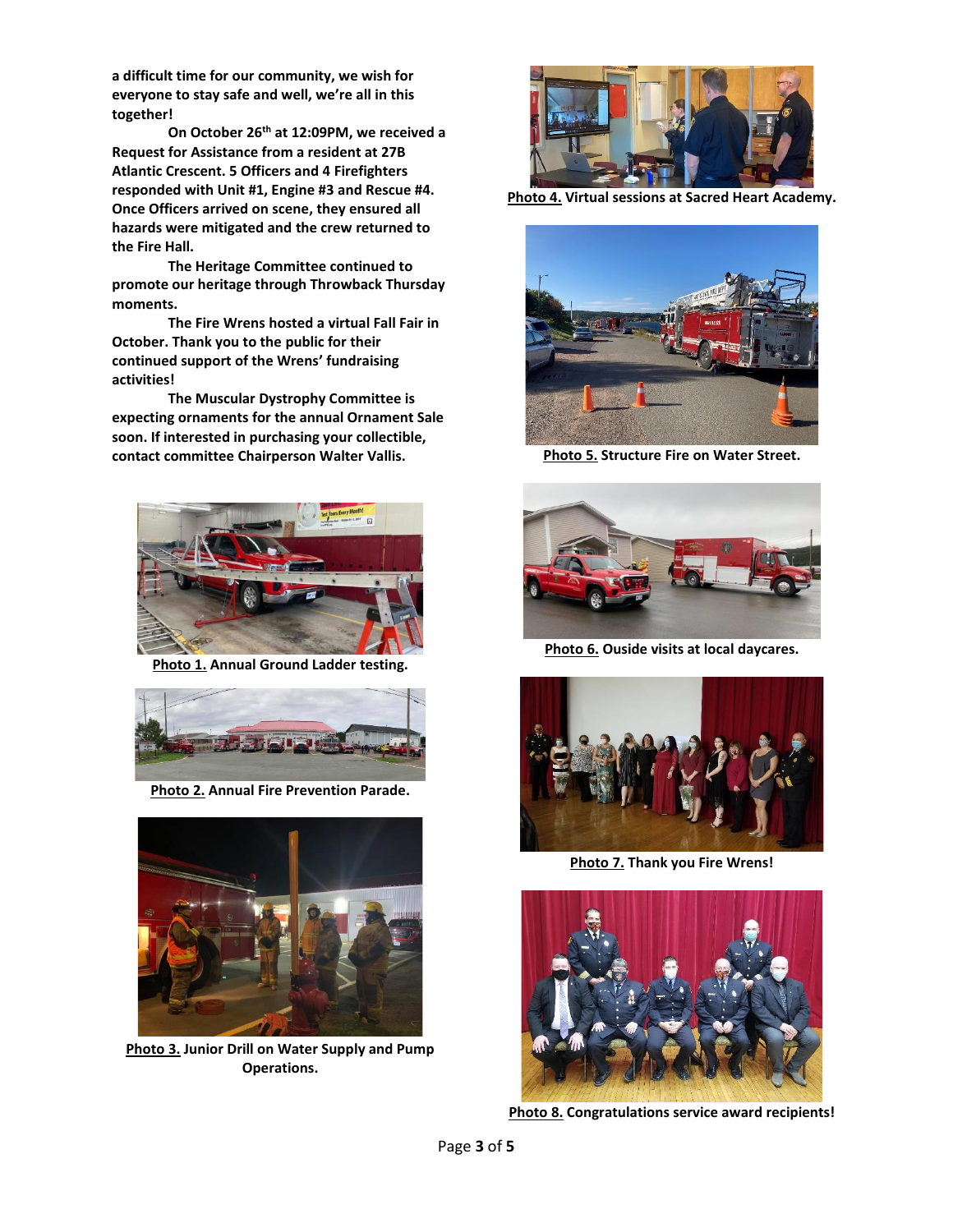

**Photo 9. Members with Mayor Keating and MHA Dwyer.**



**Photo 10. Vehicle Fire Training.**



**Photo 11. MVA at Route 210/220 Intersection.**



**Photo 12. Junior Drill on Foam Application.**



**Photo 13. Vehicle Fire on Marine Drive.**



**Photo 14. Annual Walk for Autism.**



**Photo 15. Friends of Daffodil Place donation.**



**Photo 16. Hazardous Materials Training.**